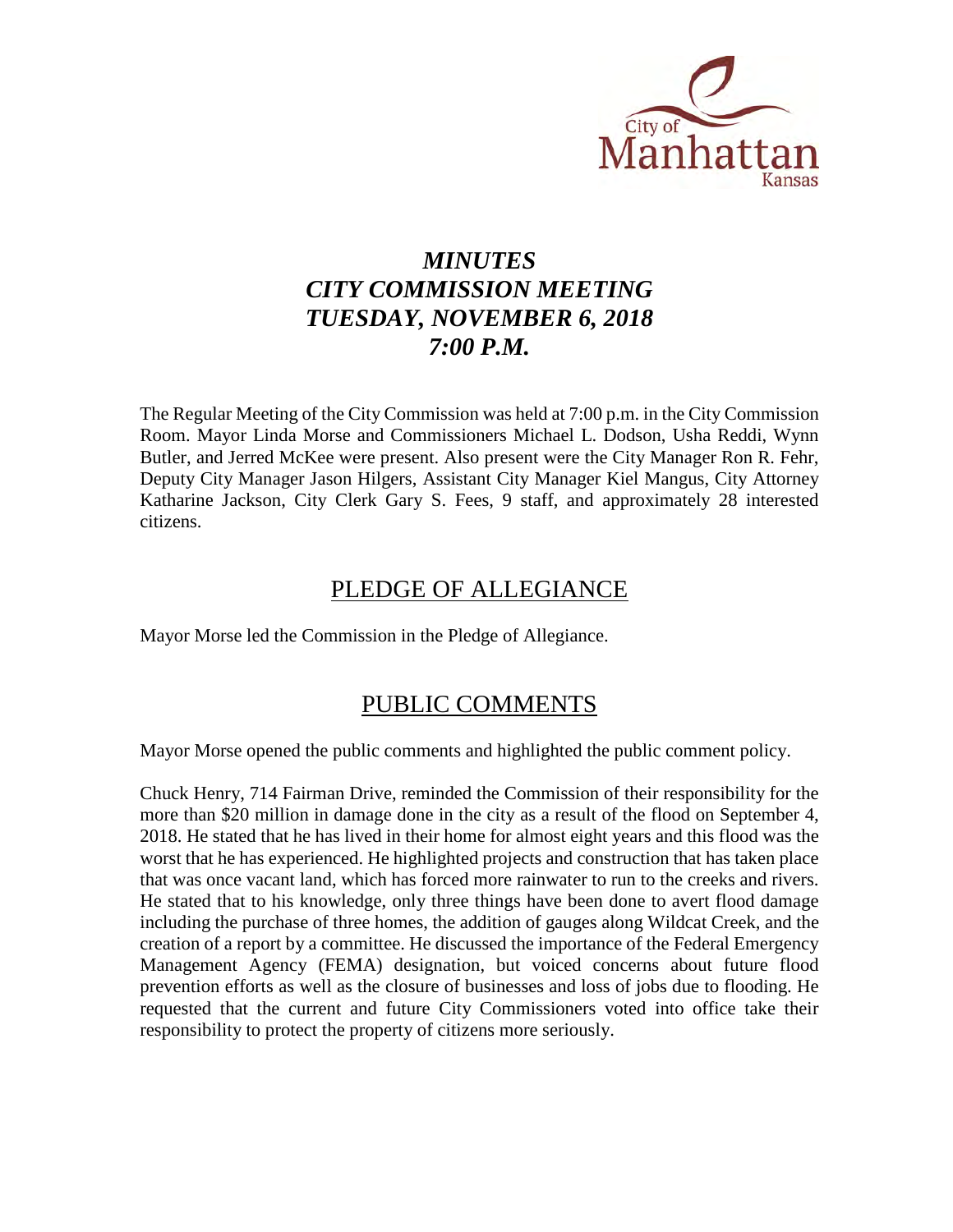# PUBLIC COMMENTS *(CONTINUED)*

Mark Hatesohl, 1206 Stacy Lane, representing St. Luke's Lutheran Church, informed the Commission that the Church purchased property west of Blueville Nursery to build a new facility and are having a difficult time with Pavers, Inc. He stated they are continuing to use their property as a staging area and are not honoring their promise with the Church. He requested the Commission assist them with Pavers, Inc., to honor their obligation with the Church or have someone in the Public Works Department contact them on their behalf. He thanked the Commission for their consideration.

Hearing no other comments, Mayor Morse closed the public comments.

## COMMISSIONER COMMENTS

Commissioner Butler stated that it will soon be the Christmas season and the annual Festival of Lights event will take place at the Blue Earth Plaza. He highlighted Whoville and the generous donors that make this event possible. He encouraged those interested in helping this privately funded event, to contact the Greater Manhattan Community Foundation. Also, he stated that if you have pets, the veterinarians in the community have partnered with the City on a new ordinance, so when you get your animal's rabies shots, you can also buy the city's pet tag at the veterinarian. He encouraged pet owners to take advantage of doing both at the same time and informed the community that when you purchase a pet tag, it helps finance the T. Russell Reitz Animal Shelter and personnel at the Shelter.

Commissioner Reddi informed the community that the annual Veterans Day Parade will be held on Monday, November 12, 2018. She said the parade is being coordinated by the Flint Hills Veterans Coalition, followed with a ceremony at Peace Memorial Auditorium. She stated that the art and essay writing contest for Martin Luther King, Jr., is coming up and if you are interested in participating, the deadline is December 1, 2018, and will be held at the Manhattan Public Library.

Commissioner Dodson stated that across the nation last week, there were four separate tragic accidents with children and, in some cases adults, being hit by vehicles near bus stops. He asked parents to make sure your children know how to get to the bus stop safely and encouraged drivers to exercise caution when approaching a bus stop or school cross walk.

Mayor Morse said that she had the privilege to attend the local Jewish Synagogue memorial service on Friday, November 2, 2018, to bring people together following the tragic deaths of 11 individuals at a synagogue in Pittsburg, Pennsylvania. She said that pastors from many churches in the community attended and encouraged others to take part in these memorialtype events.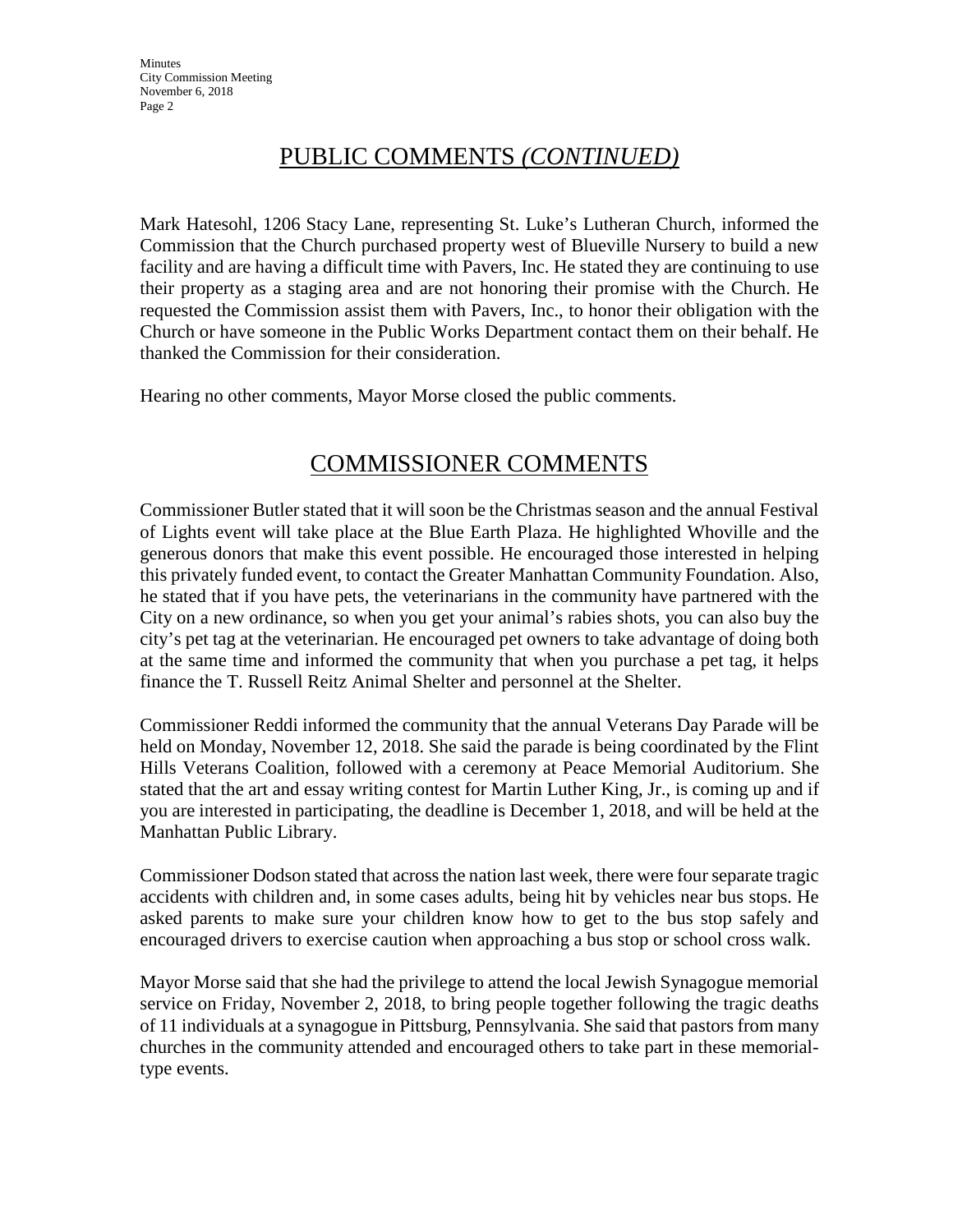**Minutes** City Commission Meeting November 6, 2018 Page 3

## REORGANIZATION

Mayor Linda Morse provided highlights during her term as Mayor. She stated that it has been interesting having three women on the City Commission and looked forward to more women in the future. She said that a point of emphasis during her time as mayor has been focused on infrastructure. She highlighted work completed on the streets, the Wastewater Treatment Plant, the Water Treatment Plant, and other projects throughout the community. She also highlighted economic development activities and major items including the Unified Development Ordinance, the Aggieville Master Plan, the City Park Master Plan, the new Roger Schultz Community Park, and the latest initiative to develop licensure for massage therapy. She thanked her fellow Commissioners and citizens of Manhattan as well as recognized her son in attendance and thanked City Manager Ron Fehr and City staff that were present.

City Clerk Gary S. Fees called for the election of the new Mayor. Commissioner Usha Reddi moved that Commissioner Michael L. Dodson be appointed to serve as Mayor until January 13, 2020. Commissioner Wynn Butler seconded the motion. On vote, motion carried 5-0.

Newly elected Mayor Michael L. Dodson called for the election of the new Mayor Pro-Tem. Commissioner Wynn Butler moved that Commissioner Usha Reddi be appointed to serve as Mayor Pro Tem until January 13, 2020. Commissioner McKee seconded. On vote, motion carried 5-0.

Newly elected Mayor Michael L. Dodson and City Manager Ron Fehr recognized Mayor Linda Morse and presented her with a plaque and framed collage of photos commemorating her term as Mayor for the City of Manhattan.

## CONSENT AGENDA

(\* denotes those items discussed)

#### **MINUTES**

The City Commission approved the minutes of the Special City Commission Meeting held Tuesday, October 23, 2018.

#### **CLAIMS REGISTER NO. 2894**

The City Commission approved Claims Register No. 2894 authorizing and approving the payment of claims from October 17, 2018 - October 30, 2018, in the amount of \$1,296,518.22.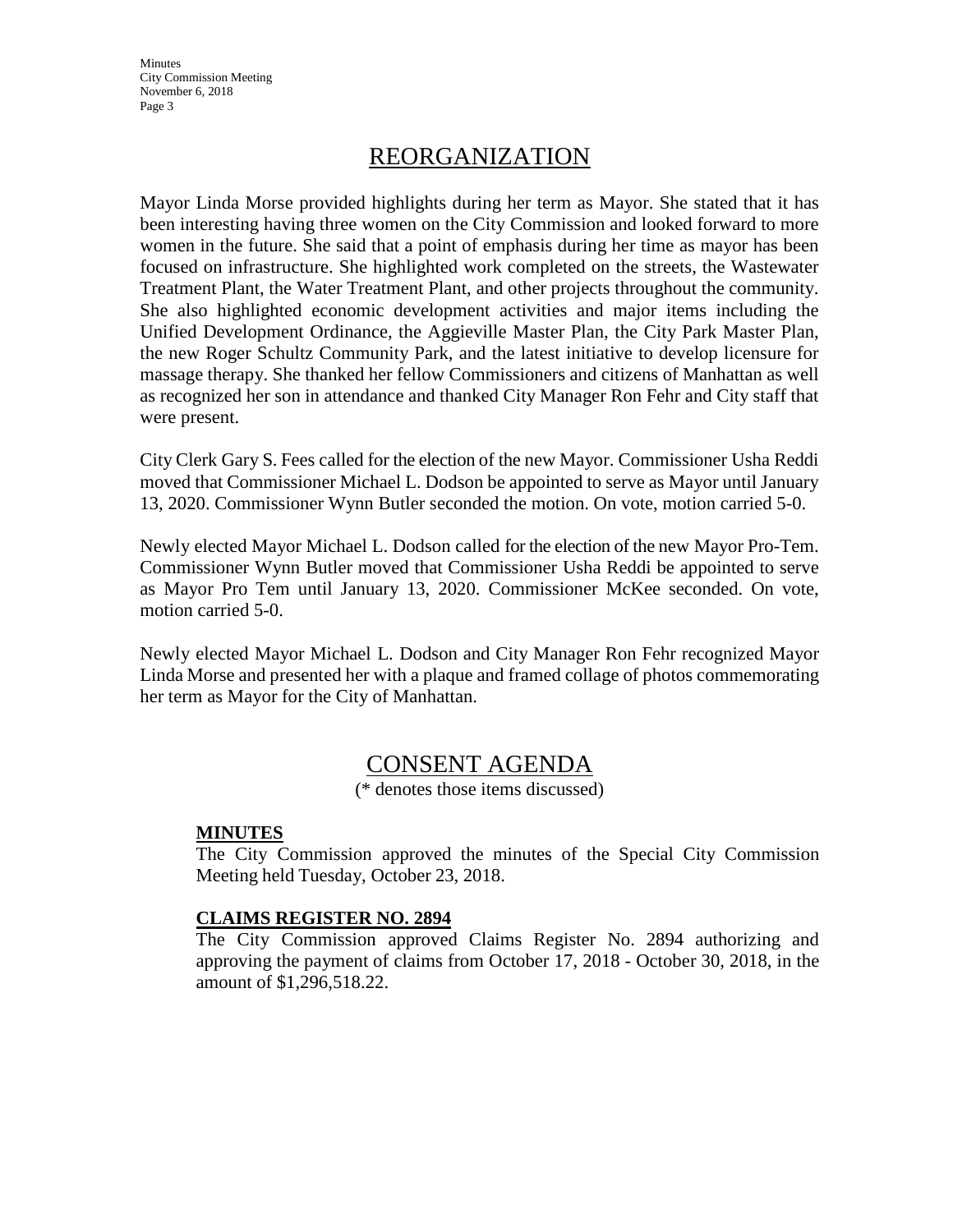#### **LICENSES**

The City Commission approved a Tree Maintenance License for calendar year 2019 for Gudenkauf Tree Service, Inc., 102 North Street, Seneca, Kansas; Hummel Tree Service, 601 Pottawatomie Avenue; Done Right, LLC, 116 South Iowa Street, Riley, Kansas; KCAT Tree Service, 22420 Overland Road, Onaga, Kansas; and Asplundh Tree Expert, LLC, 10575 Widmer Road, Lenexa, Kansas; and an annual Cereal Malt Beverages On-Premises License for Happy Valley, LLC, 2307 Tuttle Creek Boulevard.

### **ORDINANCE NO. 7381 - KDHE LOAN AGREEMENT - WASTEWATER TREATMENT PLANT MECHANICAL, ELECTRICAL AND PLUMBING IMPROVEMENTS (SS1712, CIP #WW179E) AND HEADWORKS PUMP STATION IMPROVEMENTS (SS1713, CIP #WW178E)**

The City Commission approved Ordinance No. 7381 authorizing the execution of a new loan agreement (C20 2064 01) between the City of Manhattan, Kansas, and the State of Kansas, acting by and through the Kansas Department of Health and Environment, for the purpose of obtaining a loan from the Kansas Water Pollution Control Revolving Loan Fund in order to finance water pollution control projects; establishing a dedicated source of revenue for repayment of such loan; authorizing and approving certain documents in connection therewith; and authorizing certain other actions in connection with the loan agreement for Wastewater Treatment Plant Mechanical, Electrical and Plumbing Improvements (SS1712, CIP #WW179E) and Headworks Pump Station Improvements (SS1713, CIP #WW178E).

### **ORDINANCE NO. 7382 – CREATE – MANHATTAN TOWN CENTER COMMUNITY IMPROVEMENT DISTRICT (CID)**

The City Commission found the creation of the proposed CID advisable and approved Ordinance No. 7382 establishing a Community Improvement District (CID) at Manhattan Town Center levying .75% CID sales tax and authorizing the Mayor to execute the proposed Development Agreement.

#### **ORDINANCE NO. 7383 – LEVY 2019 SERVICE FEES – AGGIEVILLE BUSINESS IMPROVEMENT DISTRICT**

The City Commission approved Ordinance No. 7383 levying business improvement service fees for 2019 on businesses located within the Aggieville Business Improvement District.

### **ORDINANCE NO. 7384 – LEVY 2019 SERVICE FEES – DOWNTOWN BUSINESS IMPROVEMENT DISTRICT**

The City Commission approved Ordinance No. 7384 levying business improvement service fees for 2019 on businesses located within the Downtown Business Improvement District.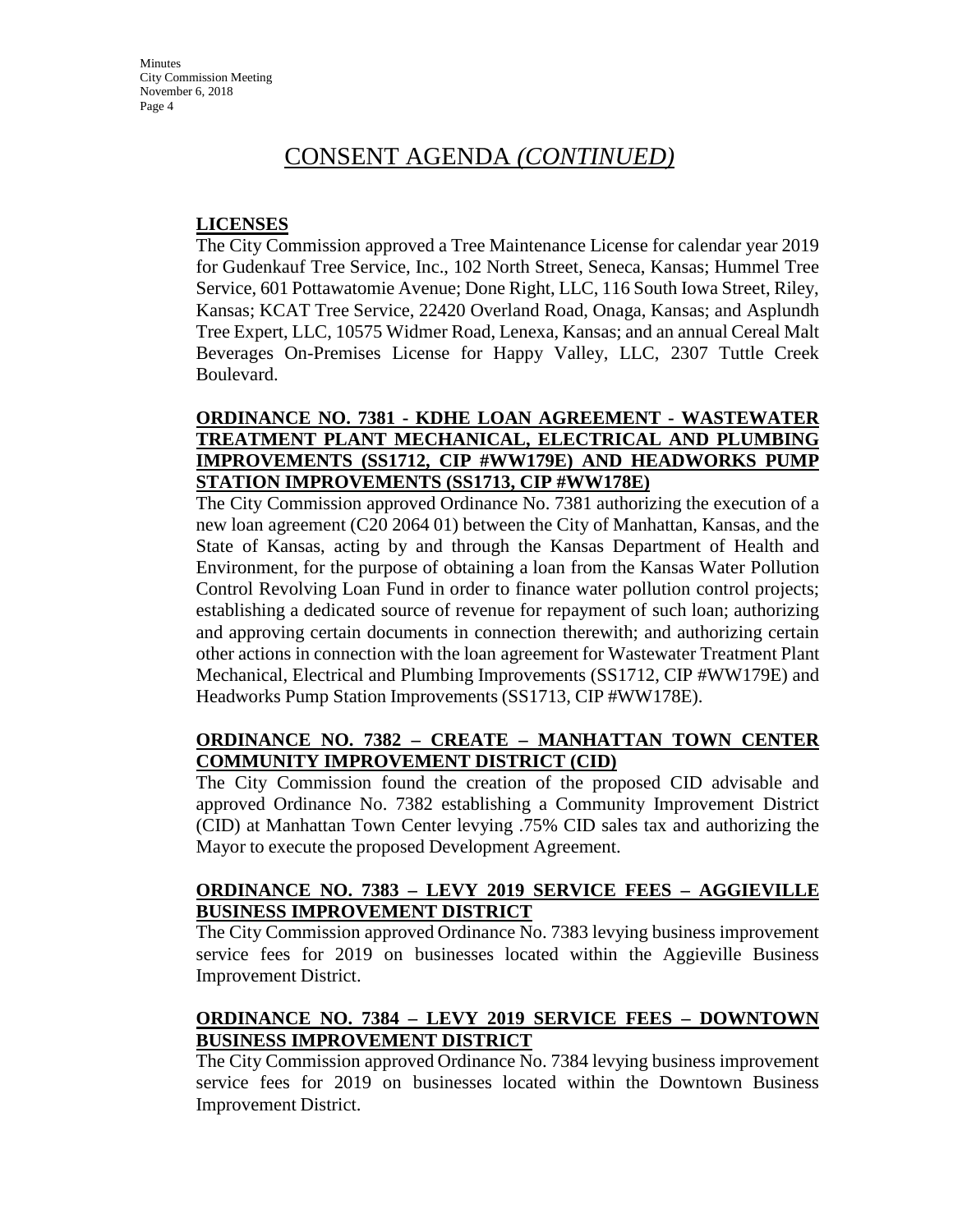#### **ORDINANCE NO. 7385 – VACATE ROADWAY EASEMENT – SOUTH OF ANDERSON AVENUE, BETWEEN SCENIC DRIVE AND STONECREEK**

The City Commission, having found that no private rights will be injured or endangered by such vacation and that the public will suffer no loss or inconvenience thereby, approved Ordinance No. 7385 vacating a portion of an existing Roadway Easement south of Anderson Avenue, between Scenic Drive and Stonecreek.

#### **ORDINANCE NO. 7386 – FRANCHISE – EXTENET SYSTEMS, INC.**

The City Commission approved Ordinance No. 7386 amending Article XI of Chapter 15 of the Code of Ordinances authorizing a competitive infrastructure provider franchise for ExteNet Systems, Inc.

#### **FRANCHISE AGREEMENT – EXTENET SYSTEMS, INC.**

The City Commission authorized the Mayor and City Clerk to execute the Franchise Agreement with ExteNet Systems, Inc.

### **AGREEMENT - DESIGN AND CONSTRUCTION ADMINISTRATION SERVICES - JOHNNY KAW VIEWING PLAZA PROJECT (PR1703)**

The City Commission accepted the proposal of the Johnny Kaw Committee to provide funds and in- kind services for the construction of an accessible viewing platform on City property in City Park around the Johnny Kaw Statue and authorized the Mayor and City Clerk to execute an Agreement for Professional Architectural Services with Bruce McMillan AIA Architects, P.A., of Manhattan, Kansas, who is donating design and construction administration services Johnny Kaw Viewing Plaza Project (PR1703).

#### **AGREEMENT - CONSTRUCTION MANAGEMENT SERVICES - JOHNNY KAW VIEWING PLAZA PROJECT (PR1703)**

The City Commission authorized the Mayor and City Clerk to execute an Agreement for Professional Services with McCownGordon Construction, of Manhattan, Kansas, who is donating construction management services for the Johnny Kaw Viewing Plaza Project (PR1703).

#### **SELECTION COMMITTEE RECOMMENDATION/NEGOTIATE CONTRACT - NEW CRISIS CENTER CONCEPT DESIGN PROJECT (CD1805)**

The City Commission accepted the recommendation of the Selection Committee and authorized City Administration to negotiate a professional services agreement with Bruce McMillan AIA Architects, PA, of Manhattan, Kansas, for the New Crisis Center Concept Design Project (CD1805).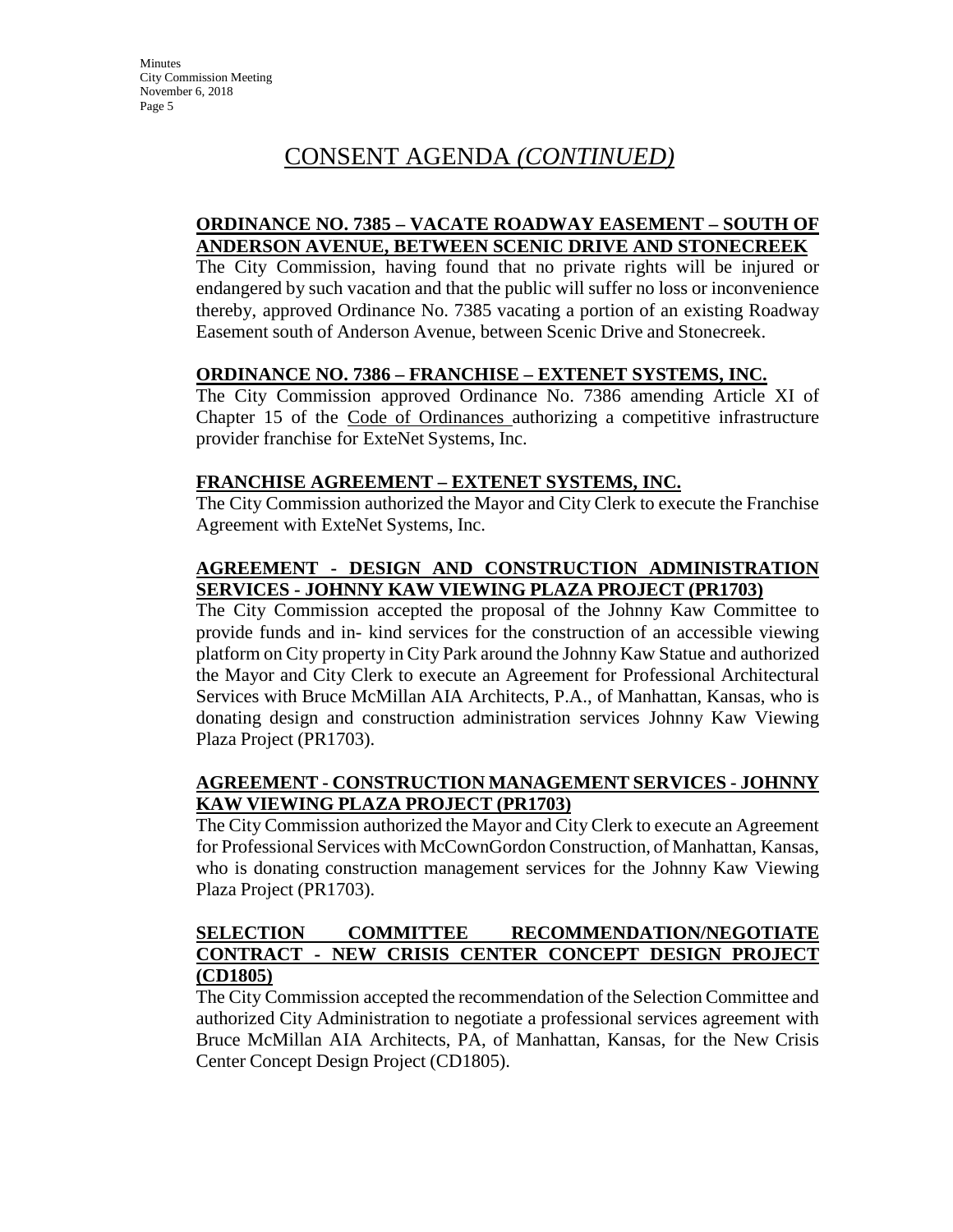### **\* REJECT BID – CDBG HOUSING REHABILITATION – 2220 GREEN AVENUE**

Commissioner Butler stated that he would not participate on this item because his brother-in-law is the owner of Economy Carpentry.

The City Commission rejected the bid in the total amount of \$35,975.00 from Economy Carpentry, Painting and Concrete, of Manhattan, Kansas, for the Community Development Block Grant Housing Rehabilitation project for 2220 Green Avenue due to being over the maximum allowed budget.

### **\* REJECT BID – CDBG HOUSING REHABILITATION – 2005 JUDSON STREET**

Commissioner Butler stated that he would not participate on this item because his brother-in-law is the owner of Economy Carpentry.

The City Commission rejected the bid in the total amount of \$29,875.00 from Economy Carpentry, Painting and Concrete, of Manhattan, Kansas, for the Community Development Block Grant Housing Rehabilitation project for 2005 Judson Street due to being over the maximum allowed budget.

#### **AGREEMENT – FHDC EXHIBIT – AMERICAN ADVENTURE**

The City Commission authorized the Mayor and City Clerk to execute a Traveling Exhibition Lease Agreement in the amount of \$36,250.00 with Minotaur Mazes, of Seattle, Washington, for the exhibition of American Adventure at the Flint Hills Discovery Center for the period of January 24, 2020 – May 10, 2020.

#### **PURCHASE – THERMAL IMAGING CAMERAS (CIP #FR050E)**

The City Commission authorized the purchase of six (6) Bullard thermal imaging cameras for the Fire Department (CIP #FR050E), from Weis Fire and Safety Equipment, of Salina, Kansas, in the amount of \$51,553.68, to be paid from the Fire Equipment Reserve.

#### **LEASE PURCHASE AGREEMENT - THERMAL IMAGING CAMERAS (CIP #FR050E)**

The City Commission authorized the Mayor and/or City Clerk to execute a lease purchase agreement for six (6) Bullard thermal imaging cameras for the Fire Department (CIP #FR050E), from Weis Fire and Safety Equipment.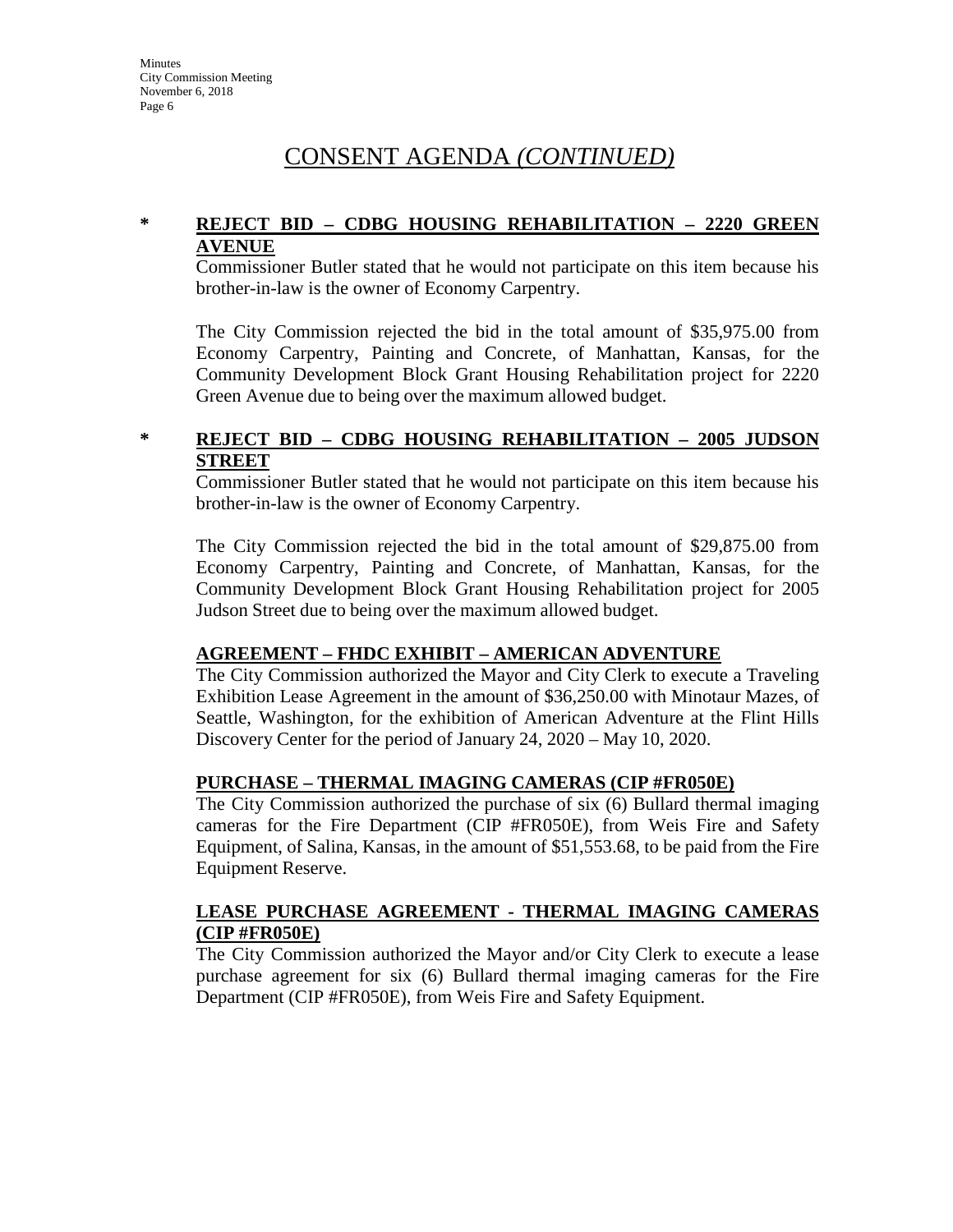#### **OUTSIDE CITY WATER AGREEMENT – 3611 ROCKY FORD AVENUE (WAYNE AND RITA J. KILNER)**

The City Commission authorized City Administration to finalize and the Mayor and City Clerk to execute an outside city limits water service connection agreement with Wayne Kilner and Rita J. Kilner, for the property located at 3611 Rocky Ford Avenue, Riley County, Kansas.

Mayor Dodson opened the public comments.

Hearing no comments, Mayor Dodson closed the public comments.

Commissioner Reddi moved to approve the consent agenda. Commissioner McKee seconded the motion. On a roll call vote, motion carried 5-0, with the exception of Items K, REJECT BID – CDBG HOUSING REHABILITATION – 2220 GREEN AVENUE, and L, REJECT BID – CDBG HOUSING REHABILITATION – 2005 JUDSON STREET, which carried 4-0-1, with Commissioner Butler abstaining on the items due to a conflict of interest.

# PUBLIC HEARING

#### **PUBLIC HEARING - EXPAND - SALES TAX REVENUE (STAR) DISTRICT**

Jason Hilgers, Deputy City Manager, presented an overview of the item. He highlighted the STAR history and background information as well as highlighted a map of the Tax Increment Finance District and a map of the proposed STAR District expansion. He provided a timeline and process of the North Campus Corridor (NCC) for STAR, discussed the Redevelopment Plan, and the future STAR bond. He also highlighted the NCC proposed budget and identified sources of revenues and expenses. He then responded to questions from the Commission on the purpose of STAR bonds and the attraction component.

After comments from the Commission, Jason Hilgers, Deputy City Manager, responded to additional questions from the Commission regarding the attraction piece. He stated that Kansas State University is aware the City does not have an interest in maintaining or operating the attraction facility. He then provided additional information on the funding sources identified for the project and discussions continuing with the University and with the State of Kansas. He also highlighted the sequencing of funds and considerations in opening of the Flint Hills Discovery Center facility.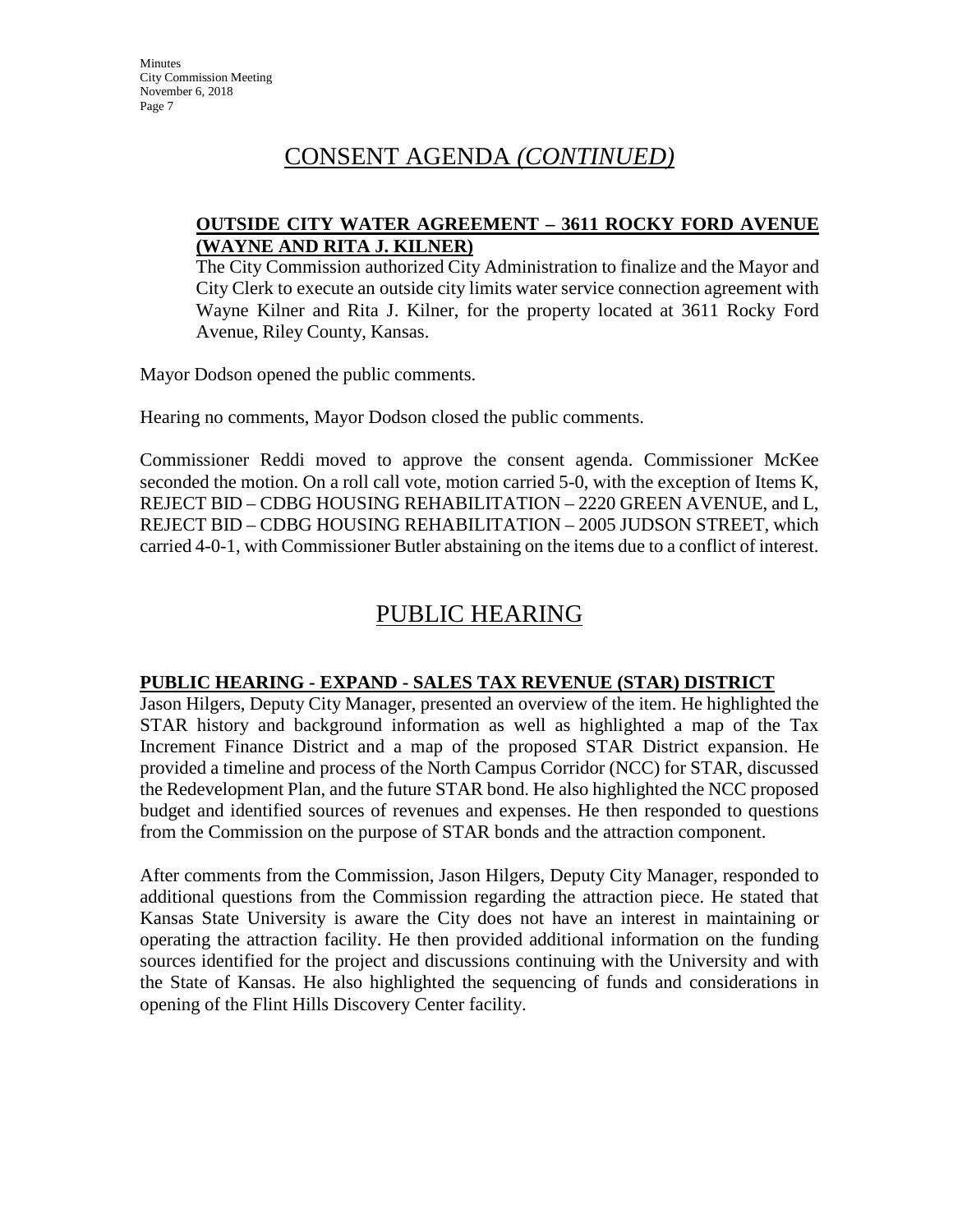# PUBLIC HEARING *(CONTINUED)*

## **PUBLIC HEARING - EXPAND - SALES TAX REVENUE (STAR) DISTRICT**

#### *(CONTINUED)*

Commissioner McKee provided his perspectives on the item and asked if the University is under the same assumption that the attraction facility would be maintained by the University. He stated that if the City needs to take on more of the attraction, then we should have more of a say of what it ends up being.

Jason Hilgers, Deputy City Manager, responded to questions from the Commission and provided clarification on the attraction facility and timeline of the project.

Commissioner Butler stated that he was fine with approving the boundaries and wanted flexibility with the specifics of the attraction. He wanted to include in the motion that it is not the Bill Snyder experience center, but an attraction center. He stated that it sends the message that we are approving what has been discussed with the Department of Commerce and said this can morph into something else. He said he has received suggestions that you can put Bill Snyder's name on it and call it the Kansas Hall of excellent coaches and include high school coaches and everything else. He said the community probably has a thousand ideas on how to do this and he did not want to make it sound like we are pointing in a certain direction without leaving that flexibility.

Jason Hilgers, Deputy City Manager, responded to comments from the Commission, provided additional information on the item, and discussed similar references to the Flint Hills Discovery Center. He stated the Commission will be intimately involved and is the arm issuing the debt and will be involved in facility design and construction. However, he stated that does not mean that the City will be involved in the maintenance and operation of the attraction facility and that more details will come.

Commissioner Reddi discussed the City/University Funds being dedicated for the NCC project and other grant funds being sought for the project. She stated that she did not want transient guest tax funds or economic development funds to be allocated for the attraction facility. She also voiced concern with the actions and potential changes with future Commissions as well as wanted to know if there would be property taxes paid on this facility.

Jason Hilgers, Deputy City Manager, responded to additional questions from the Commission regarding future Commissioners and provided clarification on funding considerations of Build and STAR.

Mayor Dodson stated the sequence of events are important, as is the timing. He said if the expansion of the District is not approved, then the window will be shut in getting STAR bonds approved from the state. He stated the obligation of future Commissioners does not occur until we obligate against the project by issuing temporary notes or bonding the project.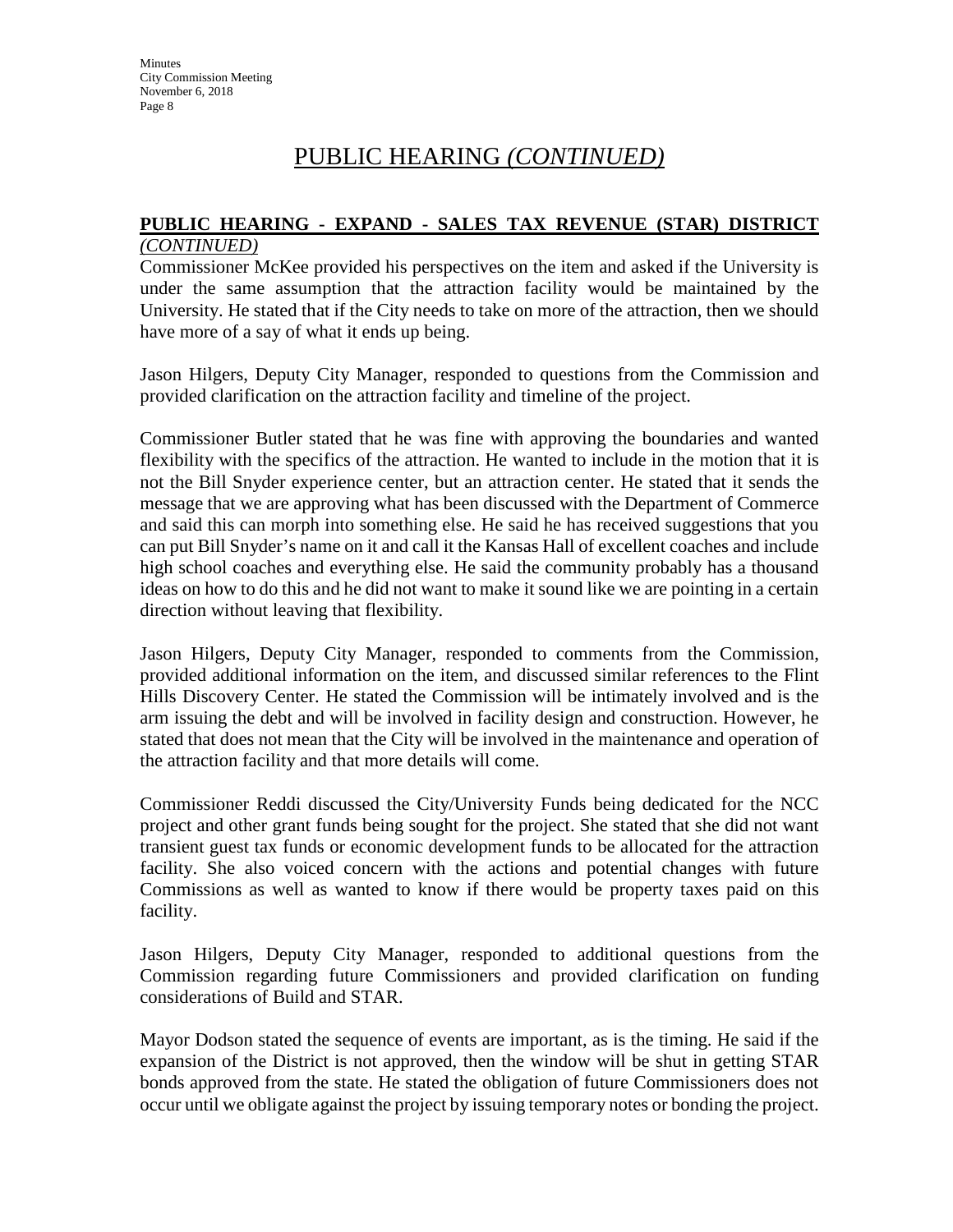# PUBLIC HEARING *(CONTINUED)*

#### **PUBLIC HEARING - EXPAND - SALES TAX REVENUE (STAR) DISTRICT**

*(CONTINUED)* Mayor Dodson opened the public hearing.

Hearing no comments, Mayor Dodson closed the public hearing.

Commissioner Morse stated that she understands this action is just the beginning and that it is important to have a vision for this area. She said that being able to obtain grant funds will be important as well as working with the Kansas Department of Commerce.

After discussion and comments from the Commission, Commissioner Butler moved to find the expansion of the STAR District in Manhattan, Kansas, advisable and approved first reading of an ordinance establishing the new boundary of the STAR District to include the North Campus Corridor area and the site for the attraction center. Commissioner McKee seconded the motion. On a roll call vote, motion carried 5-0.

# GENERAL AGENDA

## **ARTS AND HUMANITIES ADVISORY BOARD UPDATE**

Randi Clifford, Recreation Director, Parks and Recreation Department, introduced the item and provided background information on the Arts and Humanities Advisory Board.

Aaron Oleen, Chair, Arts and Humanities Advisory Board, informed the Commission they have secured funding sources and are ready to go. He presented information about the proposed juried art competition and grant secured from the Greater Manhattan Community Foundation for \$10,000.00. He provided examples of other cities that have successful juried art competitions and photos of public art in other communities. He also highlighted a tentative timeline for the juried art competition and discussed coordination with City staff and Downtown Manhattan, Inc. (DMI), to address site considerations.

Randi Clifford, Recreation Director, Parks and Recreation Department, responded to questions from the Commission regarding the locations identified in the Downtown core area. He also addressed considerations for potential sites.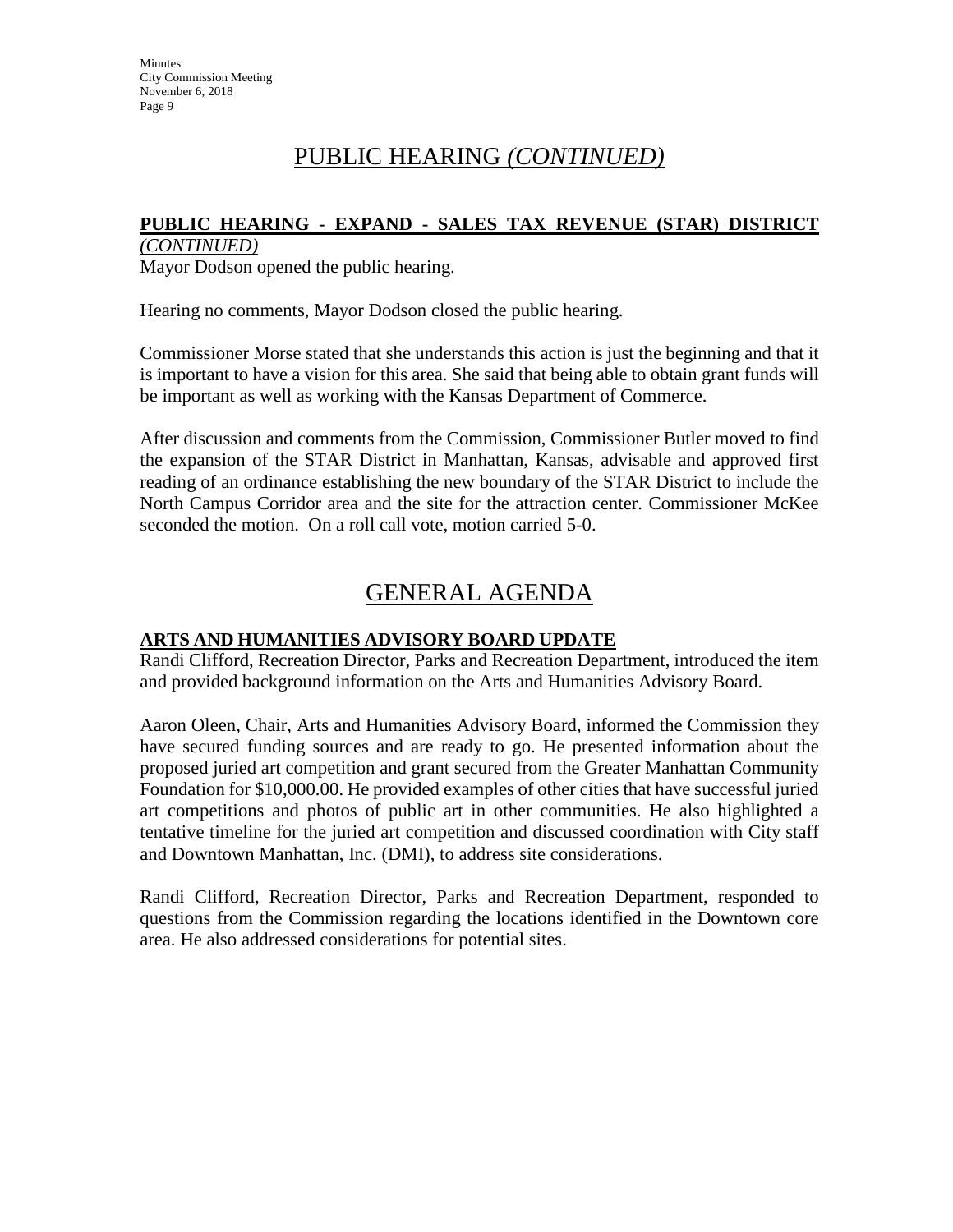**Minutes** City Commission Meeting November 6, 2018 Page 10

# GENERAL AGENDA *(CONTINUED)*

#### **ARTS AND HUMANITIES ADVISORY BOARD UPDATE** *(CONTINUED)*

Aaron Oleen, Chair, Arts and Humanities Advisory Board, informed the Commission that they would like to have eight art pieces, but that may be on the high side. He stated that the Blue Earth Plaza and City Park may also be possible locations for public art. He discussed the Tal Streeter Sculpture and the history of Tal Streeter as well as a grant received from the Greater Manhattan Community Foundation (GMCF) to conduct a feasibility study for this concept. He also provided a conceptual sculpture, envisioned to be 60 feet in height and an iconic image for the community, intended for Triangle Park in Aggieville. He informed the Commission that engineering issues will need to be considered and Bruce McMillan Architects are planning to conduct a technical engineering study to see if this can be done at the scale and materials that Tal Streeter envisioned.

Randi Clifford, Recreation Director, City of Manhattan Parks and Recreation Department, provided an overview of other public art projects. He highlighted a public art policy related to the selection and placement of public art, including a percentage for public art policy that would apply to major capital improvements or infrastructure projects. He then responded to questions from the Commission.

Aaron Oleen, Chair, Arts and Humanities Advisory Board, stated that GMCF has funds available and provided information on the work done by the Arts and Humanities Advisory Board. He responded to questions from the Commission and provided additional information on the item and next steps.

Mayor Dodson opened the public comments.

Blade Mages, President, Downtown Manhattan, Inc. (DMI), informed the Commission that DMI would like additional inclusion in the process and clarification on implications to the Downtown district and with DMI representation. He stated that DMI is interested in the whole being greater than the sum of the parts and said the formal development of a public art policy needs to be the next step. He said that Downtown is changing and the opinion of stakeholders matter in the process. He stated that conceptually, DMI is in favor of the concept of public art; however, they wanted specifics on the juried art selection process before fully endorsing what was presented by the Arts and Humanities Advisory Board (AHAB).

Karen McCulloh, 1516 Leavenworth Street, Arts and Humanities Advisory Board member, informed the Commission that the Board has done their homework. She discussed downtown public sites identified for public art and stated that they have checked with legal, engineering, and Parks and Recreation. She said that DMI was invited to several meetings, but were not able to attend. She asked the Commission to please give the AHAB Board its blessing so that they can provide public art.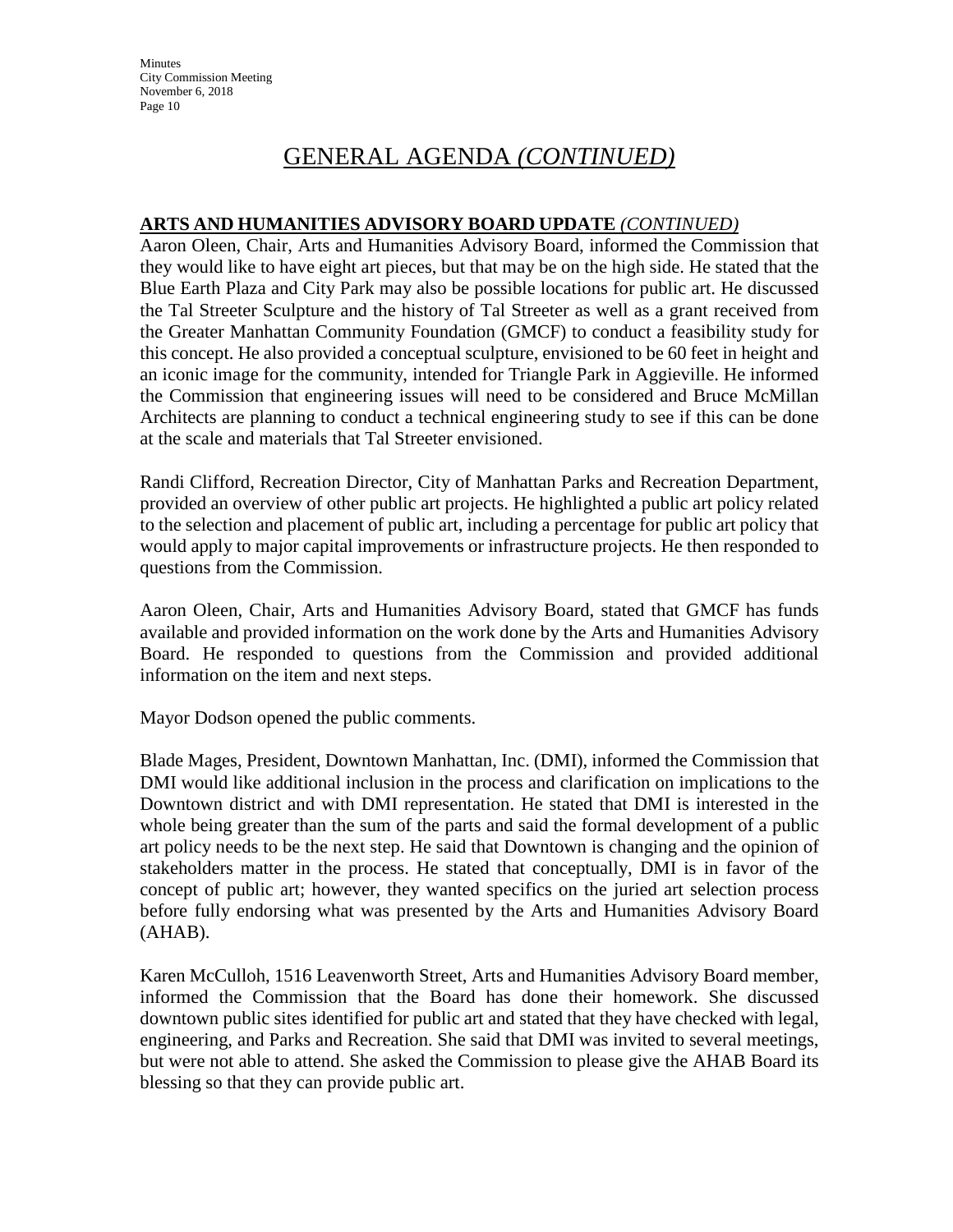# GENERAL AGENDA *(CONTINUED)*

### **ARTS AND HUMANITIES ADVISORY BOARD UPDATE** *(CONTINUED)*

She stated the Board will certainly include everyone we can in the future. She provided additional information on the Arts and Humanities Advisory Board's efforts and work.

Alyn West, 321 North  $16<sup>th</sup>$  Street, owner of SNW Gallery, stated their business is required to pay fees to the Downtown Business Improvement District. She said that she fully supports public art downtown, but voiced concerns with the proposed juried art competition and lack of notification and information provided to the stakeholders in the Downtown district. She stated the proposed call for art lacked specifics with no stated theme, no guidelines for size and weight, and no mention how the City would recoup the first portion of the fee paid to the artist should the art not be delivered or is substantially different from the approved design. She informed the Commission that she wanted to see the project brought to fruition, but wanted the item reworked and all concerned parties included in the process.

Hearing no other comments, Mayor Dodson closed the public comments.

Commissioner McKee stated that he was excited and supportive about the potential for both projects and looked forward to hearing more. He said that City staff and the AHAB could work out the details and also work with DMI members to bring them into the process and to address concerns. He stated that he looked forward to the second presentation to the Commission.

Commissioner Reddi stated these are wonderful concepts and was excited that Manhattan is talking about public art. She said the Arts and Humanities Advisory Board meetings are public meetings and encouraged those interested to attend and to consider sending invites to DMI members and others too. She said other sites could be explored too, such as the Blue Earth Plaza and City Park. She wanted to ensure that the process and juried art competition is right the first time, rather than the sense of urgency to rush it through.

Commissioner Morse stated that it is disappointing when the Capital Improvements Program is entered as part of the City budget and committees make recommendations for projects that are not able to be funded. She said the funding source from the Greater Manhattan Community Foundation is very encouraging and stated the Tal Streeter piece may be consideration for Triangle Park as the City is looking at redoing infrastructure in Aggieville. She voiced encouragement to move forward with development of a policy and appreciated the feedback received on the juried art process and considerations for public art moving forward.

Mayor Dodson provided additional information on the item and thanked those that spoke. He stated that we will learn to understand art better as we go ahead and highlighted the importance of financial support from the Greater Manhattan Community Foundation.